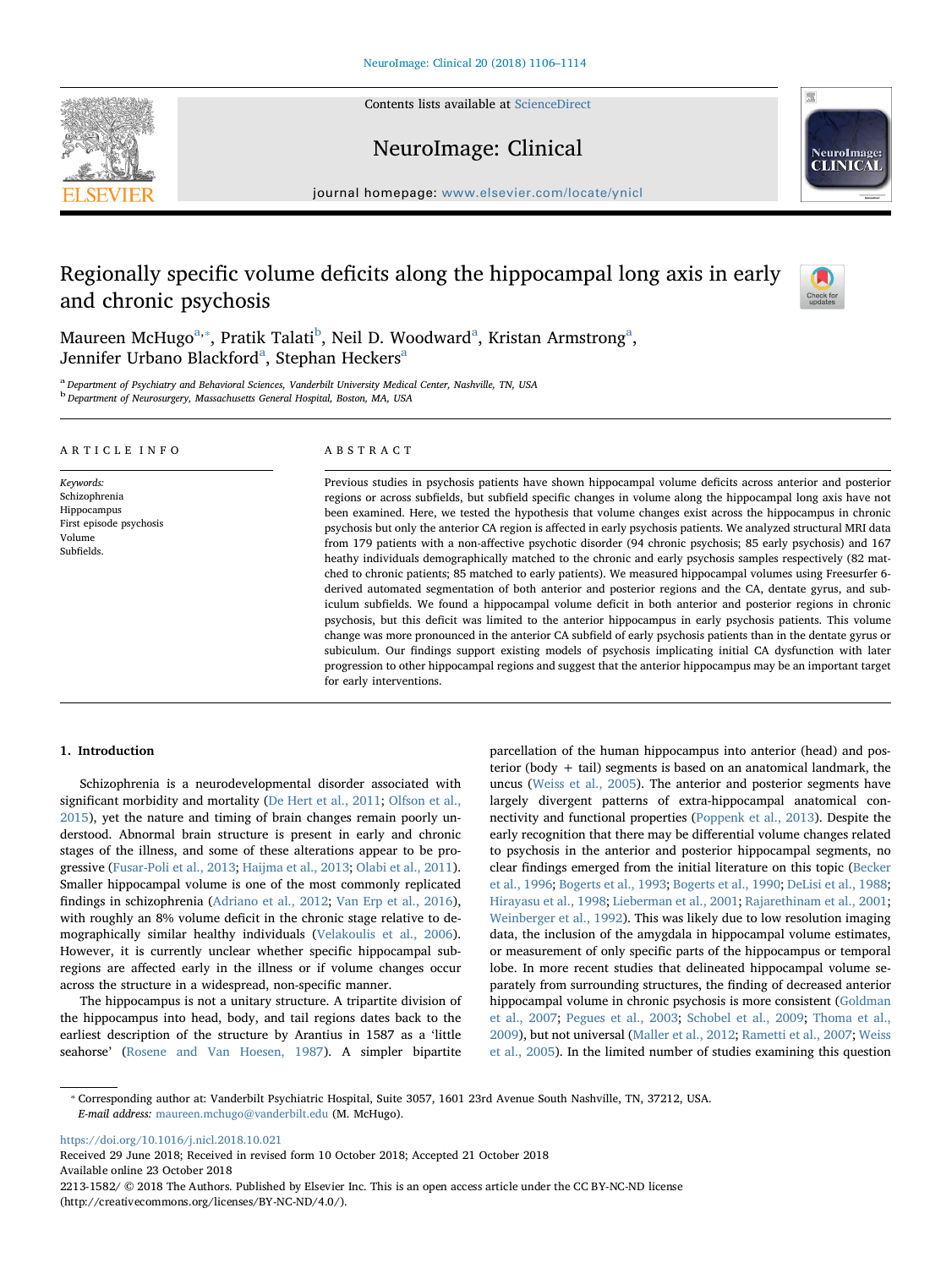in early psychosis, two have found evidence of an anterior volume deficit, without observing a similar decrease in posterior hippocampus ([Kalmady et al., 2017](#page-7-14); [Szeszko et al., 2003\)](#page-7-15); but see ([Williams et al.,](#page-7-16) [2012\)](#page-7-16) for an exception. Decreased gray matter volume within the anterior hippocampus has been found using a voxel-based method in a meta-analysis of individuals at high risk for developing a psychotic disorder [\(Fusar-Poli et al., 2011](#page-6-11)) and in a large cohort of psychosis spectrum youth ([Satterthwaite et al., 2016\)](#page-7-17). In summary, there is burgeoning evidence of an anterior hippocampal deficit in early psychosis that may extend to the posterior hippocampus in the chronic illness stage. However, the studies used to examine this question have important methodological variations that necessitate further study. For example, studies differ in the particular boundary used to separate the anterior from posterior hippocampus (uncus vs. dividing slices in half vs. voxel based localization) and the method used to control for differences in intracranial volume [\(Voevodskaya, 2014\)](#page-7-18). Critically, many studies did not explicitly test for a group by hippocampal region interaction, leaving open the possibility that anterior and posterior volumes in a patient cohort do not differ meaningfully [\(Strange et al.,](#page-7-19) [2014\)](#page-7-19).

In addition to a simple anterior/posterior dichotomy, the hippocampus has multiple subfields defined in coronal sections along its transverse axis, including the cytoarchitecturally defined cornu ammonis (CA) fields 1–4, dentate gyrus, and subiculum [\(Duvernoy et al.,](#page-6-12) [2013\)](#page-6-12). Manual segmentation of subfields on high resolution images is time and labor intensive ([Winterburn et al., 2015\)](#page-8-0), but automated segmentation software has been developed recently ([Iglesias et al.,](#page-7-20) [2015;](#page-7-20) [Yushkevich et al., 2015a](#page-8-1)). Consequently, there are only a small number of high quality studies examining subfield specific changes in early and chronic psychosis. One investigation using automated segmentation of high resolution T2 images in chronic schizophrenia found decreased volume in the cornu ammonis and dentate gyrus subfields ([Ota et al., 2017\)](#page-7-21). An important study by Ho et al. using automated segmentation of T1 images suggests that CA1 volume deficits in the first 5 years of psychosis evolve to affect all subfields in chronic illness [\(Ho](#page-6-13) [et al., 2017a](#page-6-13)). Another study by the same group indicates that CA1 changes may even be present in ultra-high-risk individuals as they transition to clinical psychosis ([Ho et al., 2017b\)](#page-7-22). Taken together, these studies support a role for CA1 in the early stages of psychosis. However, the cohorts studied by Ho et al. leave an intriguing gap between a relatively small group of ultra-high-risk individuals transitioning to psychosis and a larger cohort of patients who are at a somewhat later illness stage ( $\sim$ 2 years). The first 2 years of a psychotic illness may represent a "critical period" in which pathological changes have not fully emerged and the potential opportunities for intervention and treatment during this illness phase warrant careful study of the neurobiological changes occurring during this period ([Birchwood et al.,](#page-6-14) [1998;](#page-6-14) [Crumlish et al., 2009\)](#page-6-15).

Previous investigations have studied hippocampal volume either along the transverse or the longitudinal axes of the hippocampus, as described above. But the hippocampus might be described best as a series of multiple discrete subdomains superimposed on a longitudinal gradient, as defined by structural connectivity, functional properties, and gene expression patterns [\(Strange et al., 2014\)](#page-7-19). To our knowledge, no studies have considered whether there are subfield volume differences along the anterior-posterior extent of the hippocampus in psychosis. In this study, we focus on identifying in early and chronic psychosis patients the pattern of volume changes observed along the longitudinal axis of the hippocampal formation, within the cornu ammonis, dentate gyrus, and subiculum subfields ([Rosene and Van](#page-7-3) [Hoesen, 1987](#page-7-3)). These allocortical regions are posited by different models to play a role in the pathophysiology of psychosis, including CA1 hyperactivity ([Lieberman et al., 2018\)](#page-7-23), GABAergic dysfunction in CA2/3 ([Benes, 1999\)](#page-6-16), altered glutamate transmission in the dentate gyrus [\(Tamminga et al., 2010](#page-7-24)), and subiculum hyperactivity [\(Grace,](#page-6-17) [2010\)](#page-6-17). [Lieberman et al. \(2018\)](#page-7-23) have proposed a neuroprogressive

model in which early glutamate dysfunction in CA1 leads to neuronal hyperactivity, metabolic dysregulation, and ultimately a decrease in volume that spreads from CA1 to other subfields and eventually prefrontal areas. However, the data used to validate this model come from a limited number of clinical high-risk individuals who transitioned to psychosis and from mouse models of schizophrenia. As these authors point out, schizophrenia may develop from multiple underlying etiologies that share a common final pathway to phenotypic expression and it is unclear whether the origin and progressive pattern of structural changes predicted by the model will hold in a larger, more heterogeneous sample of psychosis patients in both the early and chronic illness stages.

Here, we test the hypothesis that volume deficits in chronic psychosis are present throughout the hippocampus, but are limited to the anterior CA region in early psychosis. We first examine whether the anterior hippocampus is preferentially affected in chronic and early psychosis by testing for volume deficits in the anterior vs. posterior regions of the hippocampus at each illness stage. Next, we test whether there are subfield specific changes along the hippocampal long axis at each illness stage by comparing CA, DG, and subiculum volumes in the hippocampal head and body.

# 2. Material and methods

### 2.1. Participants

We analyzed data from 346 individuals (179 patients with a nonaffective psychotic disorder and 167 healthy controls: [Table](#page-2-0) 1). Patients were recruited from the psychiatric inpatient and outpatient clinics of the Vanderbilt University Medical Center Psychotic Disorders Program as part of an ongoing data repository, the Psychiatric Phenotype/Genotype Project (PGPP). Healthy controls were recruited from the surrounding community through email advertisements. The study was approved by the Vanderbilt University Institutional Review Board and all participants provided written informed consent and received monetary compensation for their time. Diagnoses were assessed with the Structured Clinical Interview for DSM-IV ([First et al., 2002\)](#page-6-18). Clinical symptoms were further assessed with the Positive and Negative Syndrome Scale (PANSS,  $N = 176$ ; [Kay et al., 1987](#page-7-25)), the Young Mania Rating Scale (YMRS,  $N = 166$ ; [Young et al., 1978](#page-8-2)), and the Hamilton Depression Rating Scale (HAMD,  $N = 176$ ; [Hamilton, 1960](#page-6-19)). Premorbid IQ was estimated with the Wechsler Test of Adult Reading (WTAR,  $N = 345$ ; [Wechsler, 2001](#page-7-26)). Patient medication load was assessed with the structured interview and medical record review and is reported in terms of chlorpromazine (CPZ) equivalents  $(N = 157;$  [Gardner et al.,](#page-6-20) [2010\)](#page-6-20). Participants were excluded for significant medical or neurological illness, head injury, pregnancy, age < 16 or over 65, estimated premorbid IQ < 70, or meeting criteria for substance abuse or dependence within the past month. Healthy controls were excluded if they had current or past psychiatric illness, psychotropic drug use, or a first degree relative with a psychotic illness. Participants were selected from the PGPP repository for the present study if they had an MRI with a T1 weighted structural scan without motion artifacts and had a diagnosis of a non-affective psychotic disorder (Schizophrenia  $N = 85$ ; Schizoaffective Disorder = 45; Schizophreniform Disorder = 77; Brief Psychotic Disorder  $N = 2$ ) or were healthy controls ( $N = 190$ ).

## 2.2. Structural MRI data acquisition

Structural imaging data was acquired on a 3 T Philips Intera Achieva scanner at the Vanderbilt University Institute of Imaging Science (Philips Healthcare, Inc.). We acquired a 3D T1-weighted scan (voxel size = 1 mm<sup>3</sup>; field of view = 256<sup>2</sup>; number of slices = 170;  $TE = 3.7$  ms;  $TR = 8.0$  ms). Each image was visually inspected and determined to be free from motion or other artifacts prior to inclusion in the analysis.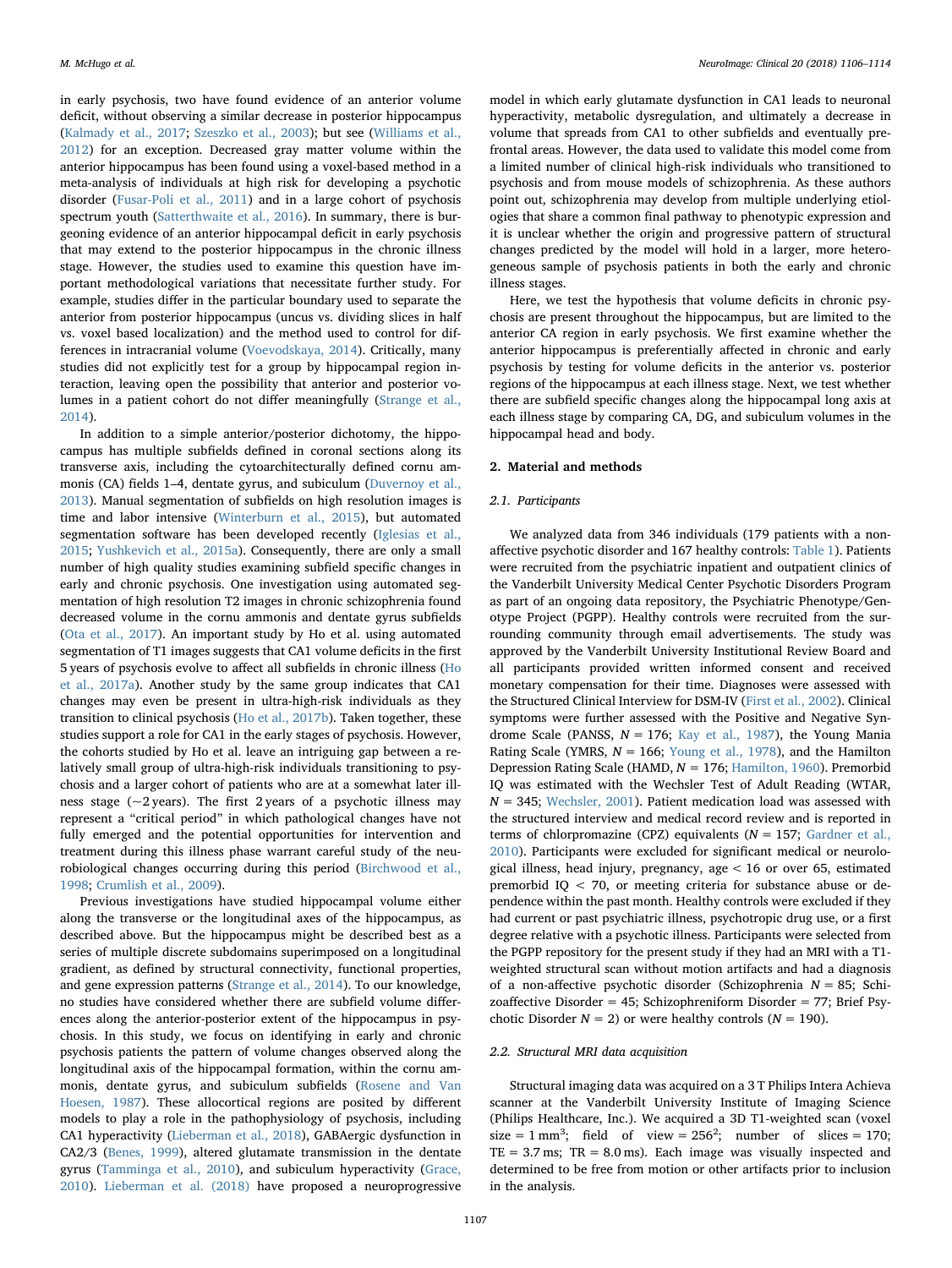#### <span id="page-2-0"></span>Table 1

Participant demographics and clinical characteristics.

|                                              | Chronic sample            |        |                           |        |                                                   |                      | Early sample              |           |                           |          |                                                  |                      |
|----------------------------------------------|---------------------------|--------|---------------------------|--------|---------------------------------------------------|----------------------|---------------------------|-----------|---------------------------|----------|--------------------------------------------------|----------------------|
|                                              | HC<br>$n = 82$            |        | PSY<br>$n = 94$           |        | HC > PSY                                          |                      | HC<br>$n = 85$            |           | <b>PSY</b>                | HC > PSY |                                                  |                      |
|                                              |                           |        |                           |        |                                                   |                      |                           |           | $n = 85$                  |          |                                                  |                      |
|                                              | Mean                      | SD     | Mean                      | SD     | Statistic                                         | $\mathbf{p}$         | Mean                      | <b>SD</b> | Mean                      | $\rm SD$ | Statistic                                        | $\mathbf{p}$         |
| Age (years)<br>Sex $(M/F)$<br>Race $(W/B/O)$ | 35.87<br>44/38<br>53/20/9 | 10.60  | 37.14<br>52/42<br>56/32/6 | 11.41  | $t = -0.77$<br>$\chi^2 = 0.05$<br>$\chi^2 = 2.65$ | 0.40<br>0.83<br>0.27 | 22.20<br>62/23<br>66/19/0 | 3.55      | 21.93<br>70/15<br>63/21/1 | 3.63     | $t = 0.49$<br>$\chi^2 = 2.17$<br>$\chi^2 = 1.17$ | 0.62<br>0.14<br>0.56 |
| Participant education <sup>a</sup>           | 15.86                     | 2.05   | 13.03                     | 2.31   | $t = 8.49$                                        | ${}< 0.001$          | 14.15                     | 1.88      | 13.36                     | 2.26     | $t = 2.46$                                       | 0.01                 |
| Parental education                           | 14.17                     | 2.16   | 13.66                     | 2.89   | $t = 1.21$                                        | 0.23                 | 14.67                     | 2.49      | 14.90                     | 2.58     | $t = -0.57$                                      | 0.57                 |
| <b>WTAR</b>                                  | 110.46                    | 12.00  | 96.34                     | 16.52  | 6.52                                              | ${}< 0.001$          | 110.60                    | 11.02     | 101.16                    | 15.33    | $t = 4.61$                                       | ${}< 0.001$          |
| $ICV$ ( $mL$ )                               | 1501.30                   | 147.67 | 1472.95                   | 181.31 | 1.13                                              | 0.26                 | 1547.00                   | 161.92    | 1558.81                   | 165.10   | $t = -0.47$                                      | 0.64                 |
| Diagnosis                                    |                           |        |                           |        |                                                   |                      |                           |           |                           |          |                                                  |                      |
| Schizophrenia                                |                           |        | 60                        |        |                                                   |                      |                           |           | 17                        |          |                                                  |                      |
| Schizoaffective                              |                           |        | 34                        |        |                                                   |                      |                           |           | 5                         |          |                                                  |                      |
| Schizophreniform                             |                           |        |                           |        |                                                   |                      |                           |           | 62                        |          |                                                  |                      |
| Brief Psychotic Disorder                     |                           |        |                           |        |                                                   |                      |                           |           | $\mathbf{1}$              |          |                                                  |                      |
| Duration of Illness (years) <sup>a</sup>     |                           |        | 16.09                     | 11.50  |                                                   |                      |                           |           | 0.56                      | 0.82     |                                                  |                      |
| <b>PANSS</b>                                 |                           |        |                           |        |                                                   |                      |                           |           |                           |          |                                                  |                      |
| Positive                                     |                           |        | 19.59                     | 7.94   |                                                   |                      |                           |           | 17.93                     | 7.11     |                                                  |                      |
| Negative                                     |                           |        | 14.59                     | 6.50   |                                                   |                      |                           |           | 17.39                     | 8.10     |                                                  |                      |
| General                                      |                           |        | 31.72                     | 8.50   |                                                   |                      |                           |           | 33.35                     | 8.44     |                                                  |                      |
| <b>YMRS</b>                                  |                           |        | 6.48                      | 7.81   |                                                   |                      |                           |           | 3.44                      | 5.26     |                                                  |                      |
| <b>HAMD</b>                                  |                           |        | 8.87                      | 6.59   |                                                   |                      |                           |           | 8.63                      | 6.01     |                                                  |                      |
| CPZ equivalents                              |                           |        | 507.05                    | 312.18 |                                                   |                      |                           |           | 258.07                    | 184.03   |                                                  |                      |

 $HC =$  healthy controls;  $PSY =$  patients with psychosis.

<span id="page-2-1"></span>Exact duration of illness unavailable for 1 early stage patient.

# 2.3. Hippocampal segmentation

Each T1 image was processed using the Freesurfer 6 image analysis suite with standard parameters [\(http://surfer.nmr.mgh.harvard.edu/](http://surfer.nmr.mgh.harvard.edu); [Dale et al., 1999;](#page-6-21) [Fischl et al., 2002](#page-6-22)) and the hippocampus subfield segmentation module (development version 20180220; [Iglesias et al.,](#page-7-20) [2015\)](#page-7-20). This module performs an automated segmentation of hippocampal subfields based on a high-resolution probabilistic atlas generated from ex vivo MRI data. The subfield segmentation for each participant was visually inspected for errors and as a consequence, no manual editing of segmentations was performed. Segmentations that included tissue outside the hippocampus or that failed to include portions of the hippocampus were excluded. This led to the removal of data from 53 participants (Schizophrenia  $N = 8$ ; Schizoaffective Disorder = 6; Schizophreniform Disorder = 15; Brief Psychotic Disorder  $N = 1$ ; Healthy Controls  $N = 23$ ). The excluded participants did not differ from included participants on age, sex, race, parental education, or ICV. Excluded patients also did not differ from those included on clinical symptom measures or medication load.

We created composite measures of hippocampal regions and subfields from the detailed segmentations carried out by Freesurfer. This approach has three conceptual and methodological advantages: 1) Our hypotheses concern volume differences across three allocortical regions of the hippocampal formation: the hippocampus proper (cornu ammonis fields), the dentate gyrus, and the subiculum. Investigation of these regions requires aggregation of the default Freesurfer regions; 2) Combination of subfields in this manner allows for easier comparison with data generated from other commonly used automated segmentation routines, e.g., ASHS [\(Mueller et al., 2018;](#page-7-27) [Yushkevich et al.,](#page-8-3) [2015b\)](#page-8-3); 3) Our segmentations are based on the T1 image alone, rather than a multispectral segmentation of T1 and T2 data, and boundary definitions for smaller subregions (e.g., CA3, GC-DG, molecular layer) may be less reliable with only 1 mm T1 data. Freesurfer segments the hippocampal formation into 12 subregions. We constructed composite measures of anterior/posterior and subfield regions from these 12 subregions for each hemisphere separately ([Fig. 1](#page-3-0)). Because our questions centered around the cornu ammonis, dentate gyrus, and

subiculum, we excluded the hippocampal-amygdala transition area, parasubiculum, and fimbria from our analyses.

To examine volumetric differences along the longitudinal axis of the hippocampus, we created composite measures of anterior (head) and posterior (body + tail) volume ([Fig. 1](#page-3-0)B). We defined the anterior hippocampus as the sum of the volumes for the following subfields within the hippocampal head: CA1, CA3, CA4, molecular layer, GC/DG, subiculum, and presubiculum. The posterior hippocampus was defined as the sum of these same subfields within the hippocampal body plus the hippocampal tail.

We defined composite regions for the cornu ammonis (CA), dentate gyrus (DG), and subiculum separately in the head and body of the hippocampus of each hemisphere ([Fig. 1C](#page-3-0)). A full anterior/posterior definition of these subfields was not possible because Freesurfer does not separate subfields in the tail region. Delineation of subfields within the hippocampal tail can be difficult even with higher resolution images ([Yushkevich et al., 2010\)](#page-8-4). We defined the CA composite region as the sum of the volumes for CA1, CA3, subiculum, and the molecular layer. We constructed the DG region from the sum of the CA4 and GC/DG subfields. Finally, we defined the subiculum as Freesurfer's presubiculum subfield. The CA/subiculum boundary is not visible on in vivo MR images and is instead typically determined from geometric rules. We chose to define the subiculum in this manner because it is more consistent with the majority of common segmentation protocols and should permit easier comparison with other studies [\(Fig. 3](#page-5-0) in [Yushkevich et al., 2015b](#page-8-3)). Analysis of the data using the default Freesurfer definitions of the CA and subiculum did not alter the results for these subfields (Supplementary Fig. 1).

# 2.4. Selection of chronic and early psychosis samples

The 346 subjects with good hippocampal segmentations were divided into 4 groups on the basis of illness stage and demographic factor (age, sex, race) propensity score matching of healthy controls with the MatchIt package [\(Ho et al., 2011\)](#page-6-23) in R (version 3.4.3; R Core Team 2017). First, patients were divided into chronic (duration of illness  $\geq$  2 years,  $N = 94$ ) and early (duration of illness < 2 years,  $N = 85$ )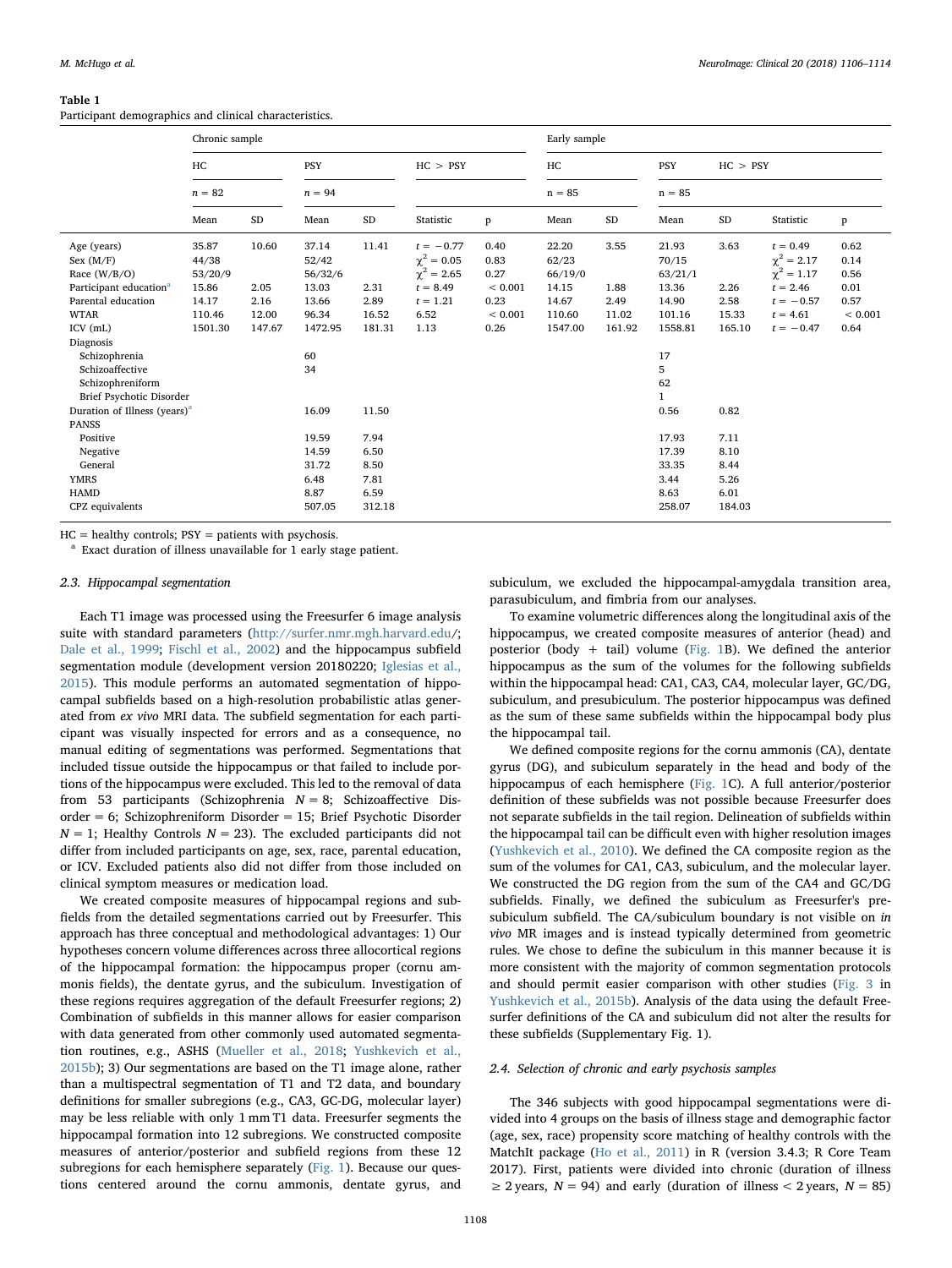# **A. FS6.0 subdivisions**

<span id="page-3-0"></span>

# **B. Anterior/posterior composite region definitions**



# **C. Head/body composite subfield definitions**



Fig. 1. Description of composite measures of hippocampal subregions for volume. A. Default Freesurfer subdivisions of the hippocampus. B. Depiction of Freesurfer segmentation of head, body, and tail regions on a representative subject. For our analysis of volume differences along the hippocampal long axis, we defined the anterior and posterior regions as shown. C. To test for subfield specific volume differences in the head and body of the hippocampus, we defined composite subfields for the CA, DG, and subiculum separately in the head and body.

samples, consistent with critical period hypotheses of psychosis ([Birchwood et al., 1998](#page-6-14)). Next, a group of 85 healthy controls was selected by propensity score analysis to match the early stage patient sample based on age, sex, and race using the nearest neighbor method. The remaining 82 healthy controls did not significantly differ from the chronic patient sample on age, sex, or race [\(Table 1](#page-2-0)). The patient and control samples were also matched on mean parental education  $(N = 308)$ , but differed in their own education level  $(N = 344)$ .

# 2.5. Statistical analysis

We analyzed volume data using linear mixed models with the R packages lme4 ([Bates et al., 2015](#page-6-24)), emmeans [\(Lenth, 2018\)](#page-7-28), and car ([Fox and Weisberg, 2011](#page-6-25)). First, to test for psychosis related differences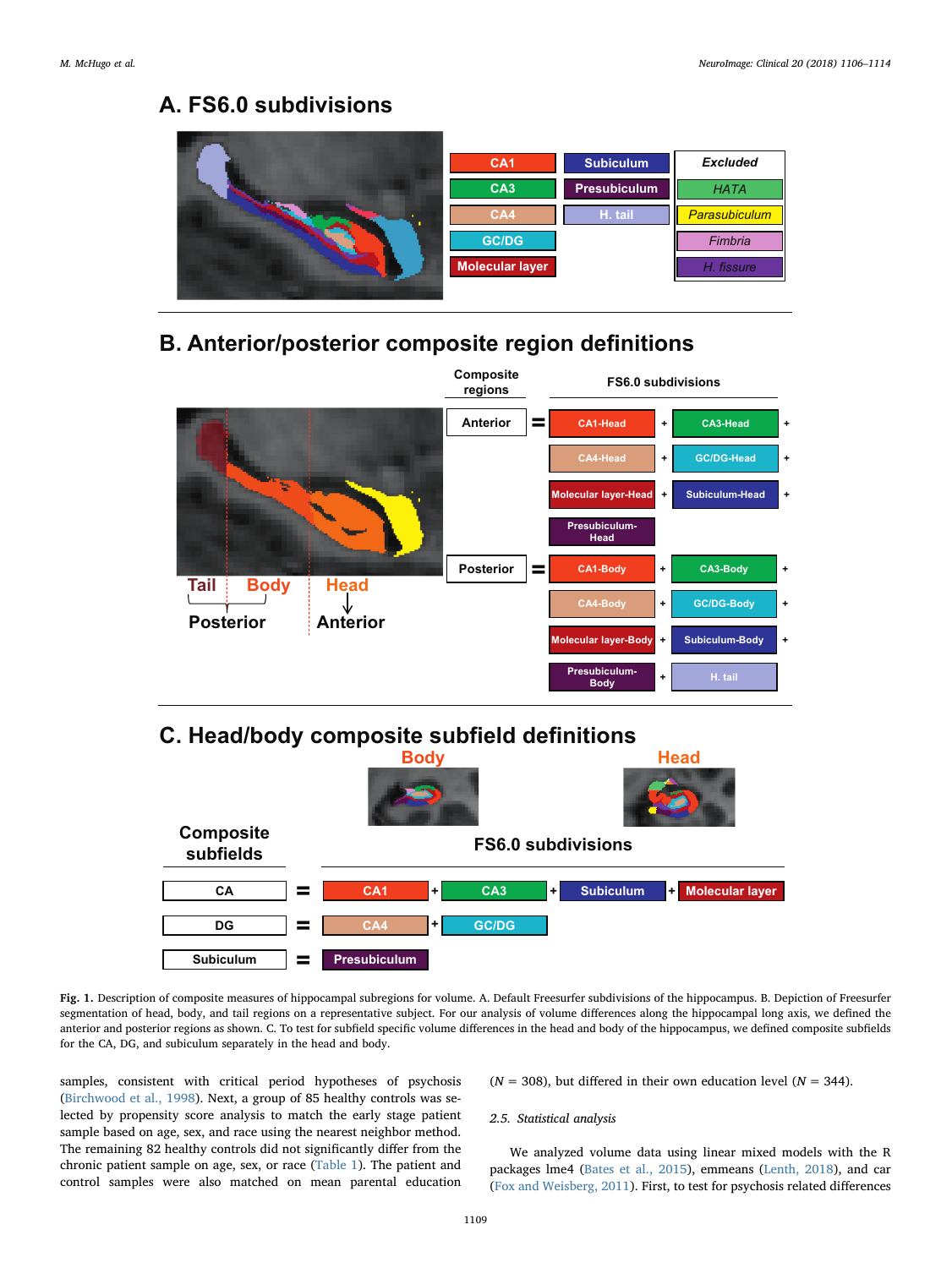in volume along the longitudinal axis of the hippocampus, we fit a linear mixed model predicting volume from the fixed effects of group (psychosis, control), hemisphere (left, right), region (anterior, posterior), and their interactions, adjusting for estimated total intracranial volume, age, sex, and race, with participant as a random effect. Second, we tested for subfield specific hippocampal volume deficits in psychosis along the longitudinal axis by fitting a linear mixed model predicting volume from the fixed effects of group (psychosis, control), hemisphere (left, right), region (head, body), subfield (CA, DG, subiculum) and their interactions, adjusting for estimated total intracranial volume, age, sex, and race with participant as a random effect.

In order to examine differences in hippocampal volume between patients and controls in different illness stages, the 2 models described above were fit separately for the early and chronic samples. For all models, we conducted significance tests on the fixed effects using an analysis of variance (ANOVA) on the model output. Significant effects were followed up with pairwise contrasts adjusted for multiple comparisons with Bonferroni correction.

### 3. Results

# 3.1. Volume deficits along the hippocampal long axis in psychosis

We tested for group differences in volume across the anterior and posterior regions along the hippocampal long axis. In chronic psychosis patients relative to controls, we observed a significant main effect of group (F(1,170) = 10.52,  $p = .001$ ) and no significant interactions of group with region or hemisphere (all  $p's > 0.05$ ; [Fig. 2A](#page-4-0)). This finding is consistent with the large body of existing work demonstrating smaller hippocampal volume in chronic psychosis patients and confirms that deficits exist across the long axis in later stages of the illness.

In contrast, comparing early psychosis patients with matched controls revealed a volume deficit in only the anterior hippocampus ([Fig. 2](#page-4-0)B). This was demonstrated by a significant group by region interaction (F(1,504) = 4.74,  $p = .030$ ) in the context of a significant main effect of group (F(1,164) = 4.65,  $p = .033$ ). Follow up tests confirmed that hippocampal volume was smaller in the anterior (t  $(217.09) = 2.80$ ,  $p = .005$ ) but not posterior  $(t(217.09) = 1.21$ ,  $p = .228$ ) region in early psychosis patients relative to controls. The anterior volume deficit did not significantly differ by hemisphere (group by hemisphere by region interaction:  $F(1,504) = 2.92$ ,  $p = .088$ ).

anterior

A.

<span id="page-4-0"></span>

posterior

**Chronic Psychosis vs. Healthy Controls** 

region

#### 3.2. Subfield specific volume analysis in hippocampal head and body

We next examined the volume of specific subfields within the head and body of the hippocampus in psychosis. Compared to healthy controls, chronic psychosis patients exhibited smaller volume of the CA subfield ([Fig. 3](#page-5-0)A; group by subfield interaction:  $F(2,1914) = 28.98$ ;  $p < .001$ ). This was confirmed by a significant follow up test for the CA region (t(339.53) = 6.90,  $p < .001$ ), but not the DG or subiculum ( $p's > 0.05$ ). We also detected a significant group by region interaction  $(F(1,1914) = 4.43, p = .035)$  and main effect of group (F  $(1.170) = 10.92$ ,  $p = .001$ . The group by region by subfield interaction was only present at trend level (F(2, 1914) = 2.36,  $p = .095$ ). Because of our a priori hypothesis regarding the role of the CA in psychosis, we conducted planned comparisons investigating whether there were differences in volume across subfields within the head and body. We found significantly lower volume in chronic psychosis in both the head (t  $(656.60) = 7.39, p < .001$  and body of the CA  $(t(656.60) = 4.07,$ p < .001), but not in the head or body of the subiculum or DG (all  $p's > 0.05$ ). In the context of the significant group by region and group by subfield interactions, the presence of a trend level 3-way interaction suggests that variation in volume across the CA, DG, and subiculum along the long axis may reflect heterogeneity within the patient group.

When we examined subfield specific volumes in the early psychosis sample, once again we found a more constrained pattern of volume deficits than in the chronic cohort. As in the chronic cohort, we observed a significant main effect of group (F(1,164) = 5.36,  $p = .022$ ), significant interactions of group by region  $(F(1, 1848) = 6.08,$  $p = .014$ ), and trend level interactions of group by subfield (F  $(2,1848) = 2.49, p = .083$  and group by region by subfield (F(2, 1848) = 2.62,  $p = .073$ ). Planned comparisons showed that early psychosis patients displayed a volume deficit only in the CA subfield of the hippocampal head compared to healthy controls  $(t(680.21) = 4.38$ ,  $p < .001$ ; all other p's  $> 0.05$ ).

# 4. Discussion

Competing models of hippocampal dysfunction in schizophrenia implicate different subfields [\(Benes, 1999](#page-6-16); [Grace, 2010;](#page-6-17) [Lieberman](#page-7-23) [et al., 2018;](#page-7-23) [Tamminga et al., 2010](#page-7-24)) and emphasize either anterior ([Goldman and Mitchell, 2004](#page-6-26)) or posterior [\(Ragland et al., 2017\)](#page-7-29) pathology. In this study, we found only anterior hippocampal deficits in early psychosis patients, but volume deficits in both anterior and posterior regions in chronic psychosis patients. Additionally, we observed

#### **Early Psychosis vs. Healthy Controls** В.



Fig. 2. Volume of hippocampal region by group. A. In patients with chronic psychosis, hippocampal volume is reduced in both anterior and posterior regions relative to healthy controls. B. In contrast, anterior hippocampal volume was selectively reduced in early psychosis patients compared to healthy controls. (\*) indicates significant contrast for the effect of group within each region at  $p < .05$ , following Bonferroni correction for multiple comparisons. Error bars indicate 95% confidence intervals of the estimated marginal mean volumes.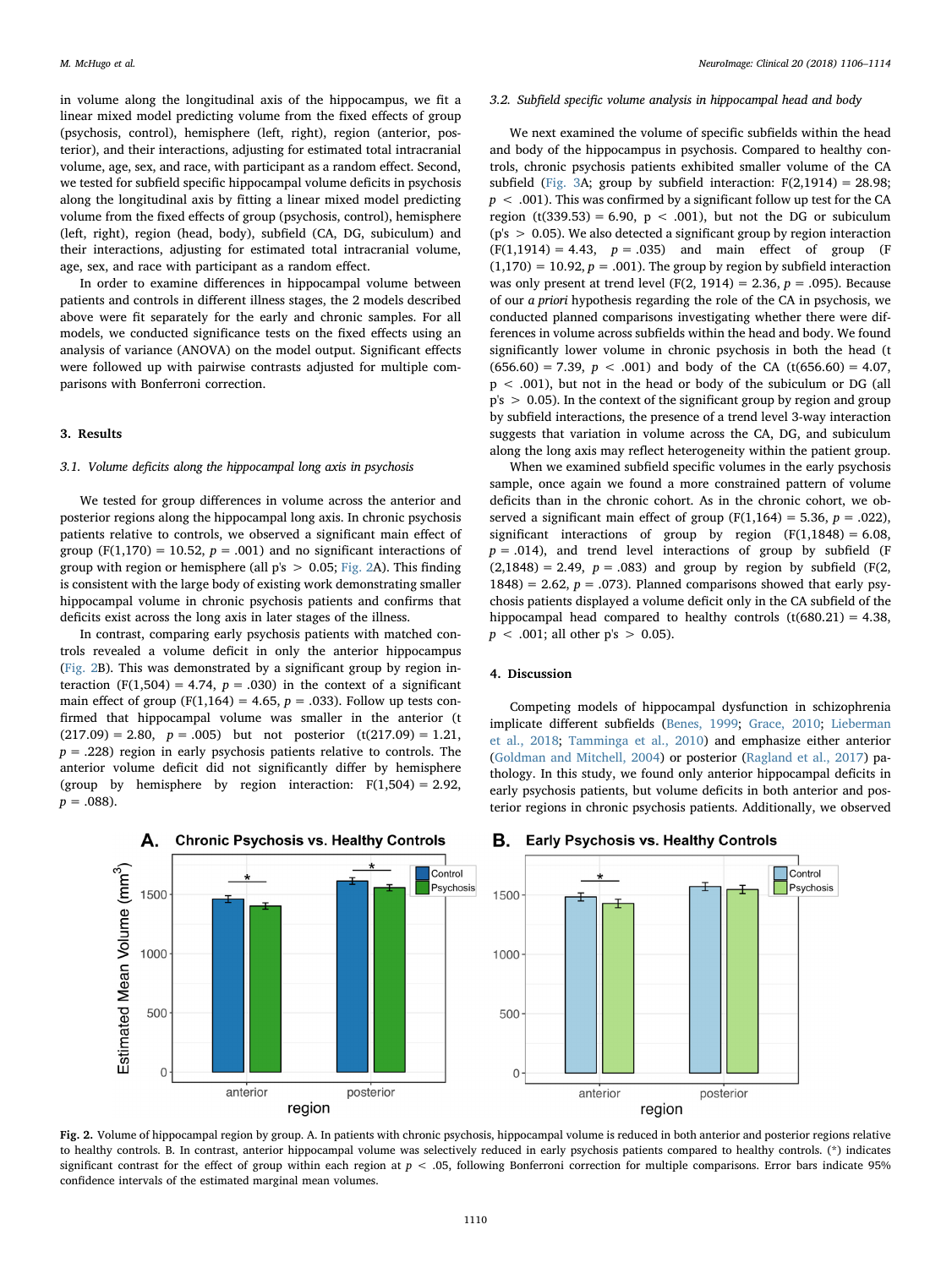Control

Psychosis

body

 $\overline{dq}$ 

sub

<span id="page-5-0"></span>

#### **B. Early Psychosis vs. Healthy Controls**

Fig. 3. Volume of subfields in the hippocampal head and body by group. A. In patients with chronic psychosis, hippocampal volume is selectively reduced in the CA subfields of the head and body relative to healthy controls. B. In contrast, early psychosis patients exhibit a trend for decreased volume in the CA subfields of only the hippocampal head region compared to healthy controls. (\*) indicates significant contrast testing for the effect of group within each subfield at p < .05, following Bonferroni correction for multiple comparisons. Error bars indicate 95% confidence intervals of the estimated marginal mean volumes.

for the first time that this pattern of anterior volume changes in early psychosis and subsequent posterior involvement in chronic psychosis was more prominent in the CA subfields than in the dentate gyrus or subiculum.

The data obtained in this study support a model in which early dysfunction in the anterior CA subfields leads to volume changes that spread from the anterior CA to associated hippocampal regions as the psychotic illness progresses ([Lieberman et al., 2018](#page-7-23)). Our finding of a more prominent volume deficit in the anterior hippocampus is consistent with the majority of the studies that have examined anterior and posterior volume differences in early psychosis [\(Kalmady et al., 2017](#page-7-14); [Szeszko et al., 2003\)](#page-7-15). This finding also adds to the growing body of literature suggesting early deficits in the CA subfield both from volumetric ([Ho et al., 2017a, 2017b\)](#page-6-13) and shape analyses ([Narr et al., 2004](#page-7-30); [Schobel et al., 2013\)](#page-7-31). Our data are consistent with an early critical period in which pathological changes are ongoing [\(Birchwood et al.,](#page-6-14) [1998;](#page-6-14) [Crumlish et al., 2009\)](#page-6-15) and highlight the importance of identifying illness stages to guide intervention and prevention efforts ([McGorry](#page-7-32) [et al., 2018](#page-7-32); [Wood et al., 2011\)](#page-8-5). Ongoing longitudinal work with the early psychosis patients described here will help clarify the role of the hippocampus in progression from early stage psychosis to chronic schizophrenia.

When considered in light of current neurobiological models of hippocampal functional organization, our volume findings suggest a characteristic pattern of functional deficits. The anterior and posterior hippocampus have distinct afferent and efferent connections, with the anterior region projecting preferentially to areas more involved in emotion and higher order cognition (including the amygdala, orbital and medial prefrontal cortex, and midline subcortical areas) and the posterior region connecting to more posterior multimodal cortical regions associated with vision and spatial processing ([Poppenk et al.,](#page-7-5) [2013\)](#page-7-5). The anterior hippocampus is posited to be involved in the formation of higher order associations among stimuli ([Strange et al.,](#page-7-19) [2014\)](#page-7-19), the encoding of "gist-like" stimulus representations [\(Poppenk](#page-7-5) [et al., 2013](#page-7-5)), and the learning of and abstraction of concepts ([Mack](#page-7-33) [et al., 2017](#page-7-33)). Consistent with such models, schizophrenia patients exhibit deficits in relational memory [\(Armstrong et al., 2012](#page-6-27); [Williams](#page-7-34) [et al., 2010](#page-7-34)) and transitive inference (Titone [et al., 2004](#page-7-35)) linked to anterior hippocampal dysfunction ([Öngür et al., 2006\)](#page-7-36). It is possible that when applied to concepts, the binding and inference errors observed in schizophrenia contribute to either positive illness symptoms, such as delusions, or disorganized thinking, speech, and behavior. Future studies will need to determine whether the types of conceptual learning proposed to be under the purview of the anterior hippocampus are affected in early psychosis (e.g., [Mack et al., 2016\)](#page-7-37).

Animal models of hippocampal organization commonly emphasize a role for the ventral (anterior) hippocampus in anxiety-related behaviors ([Bannerman et al., 2004\)](#page-6-28). Forty-two patients in our study had a comorbid anxiety disorder, and this may have contributed to the observed volumetric deficits. However, distinct hippocampal subfields within the anterior hippocampus appear to be affected in psychosis and anxiety. For example, while we have found that the CA subfields are preferentially affected in psychosis, extant data suggest that the dentate gyrus may be more associated with anxiety [\(Kheirbek et al., 2013](#page-7-38); [Persson et al., 2014](#page-7-39)). Alternatively, anxiety disorders are more prevalent in patients with a schizophrenia spectrum disorder diagnosis than the general population ([Achim et al., 2011\)](#page-6-29), suggesting the nonindependence of psychosis and anxiety. We believe that investigation of the impact of anxiety on hippocampal structure in the context of a psychotic disorder is an important direction for future studies.

Why are the anterior cornu ammonis subfields affected in the early stage of psychosis? There are several characteristic gradients along the hippocampal long axis that render this region especially vulnerable. Most importantly, a gradient of GABA-A, NMDA, and AMPA receptor expression along the ventral-dorsal axis of the rodent hippocampus (anterior-posterior axis in humans) [\(Pandis et al., 2006](#page-7-40); [Sarantis et al.,](#page-7-41) [2008;](#page-7-41) [Sotiriou et al., 2005](#page-7-42)) points to greater excitability of the ventral/ anterior hippocampus [\(Papatheodoropoulos, 2018](#page-7-43)), particularly in the CA1 subfield [\(Dougherty et al., 2012\)](#page-6-30). In addition, the anterior hippocampus receives relatively denser dopaminergic projections from the ventral tegmental area ([Strange et al., 2014](#page-7-19)). Although the number of hippocampal neurons is not decreased in schizophrenia, there is a reduction in the number and density of GABAergic interneurons ([Konradi](#page-7-44) [et al., 2011\)](#page-7-44). The gradients described above, when combined with genetic vulnerability [\(Skene et al., 2018](#page-7-45)), may lead to an excitation-inhibition imbalance, hippocampal hyperactivity, and subsequent volume changes in the anterior CA1 subfield [\(Heckers and Konradi, 2015](#page-6-31); [Lisman and Grace, 2005](#page-7-46)). Initial work suggests functional changes within the anterior CA in high risk individuals who convert to psychosis ([Schobel et al., 2013](#page-7-31)). An important question for future research is whether this anterior hippocampal hyperactivity is present across a more heterogeneous sample of early psychosis patients and precedes the volumetric deficit we have observed here.

The strengths of our study include large, well-matched cohorts of early and chronic psychosis patients, use of automated hippocampal segmentation software, and definition of hippocampal regions in a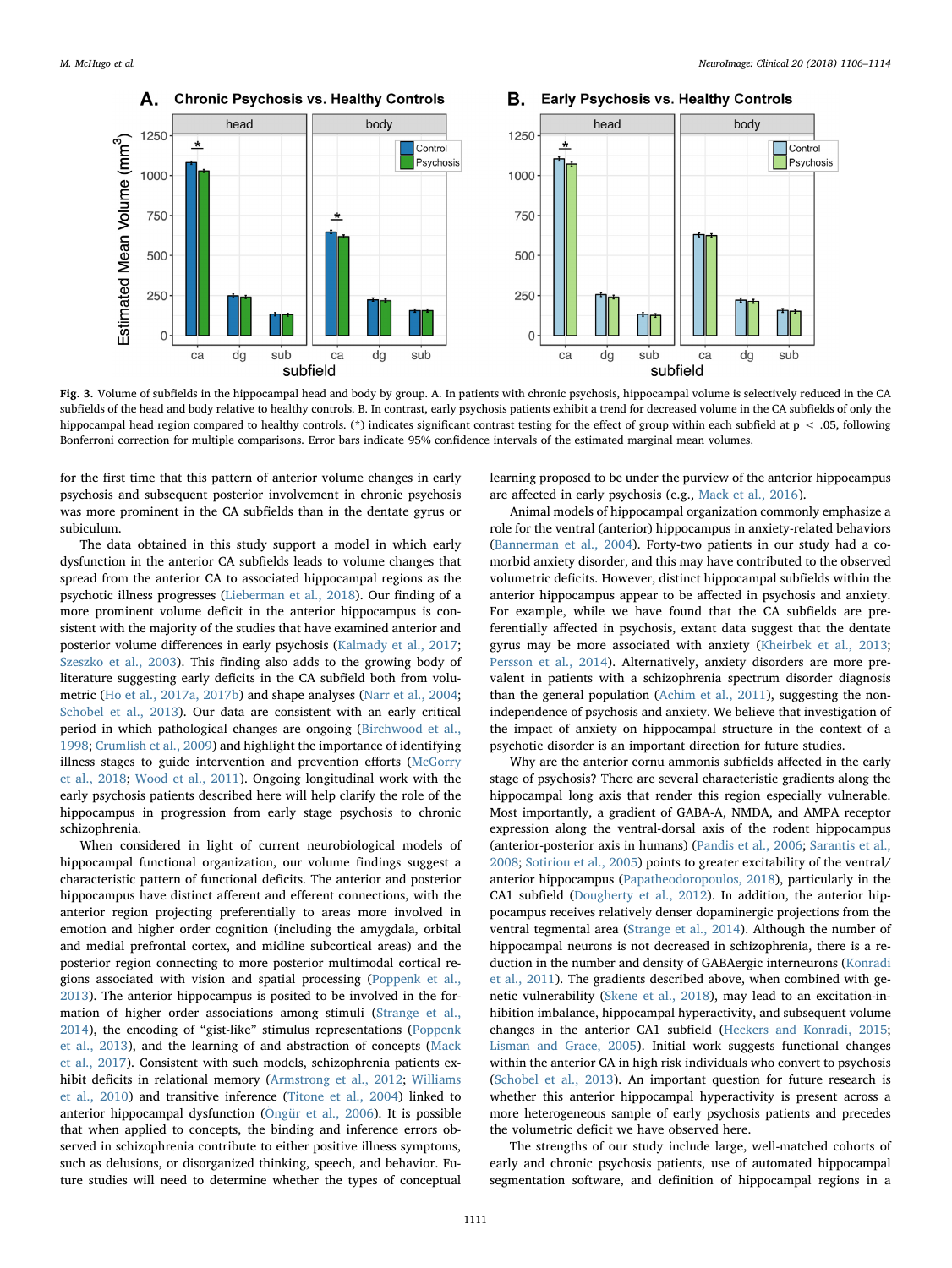consistent manner across illness stages. Our study has several limitations. The Freesurfer definition of hippocampal subfield volumes using 1 mm T1 images alone may be less accurate than definitions found using segmentation of higher resolution T2 or multimodal images. Although this approach is consistent with other recent studies of hippocampal structure in schizophrenia, we cannot specify whether specific CA regions are preferentially affected with the resolution of our data. Additionally, we were unable to investigate subfield specific changes in the hippocampal tail ([Maller et al., 2012](#page-7-12)). Future studies using high resolution 7 T imaging or limited field-of-view hippocampal imaging at 3 T are needed to more precisely refine the location of these early CA volume changes. Additionally, patients were excluded for substance abuse or dependence only within the past month. It is possible that a history of substance use could contribute to some of the volume changes we have observed. Finally, we have separated patients into early and chronic psychosis based on an illness duration of 2 years in order to address gaps in the existing literature. However, the dichotomization of patient groups in this way could have reduced our power to detect smaller effects [\(Altman and Royston, 2006](#page-6-32)) and presumes an illness threshold that may not hold for all patients.

In summary, our study finds novel evidence for an anterior volume deficit in early psychosis that is more pronounced in the CA subfields. Future studies are needed to clarify the progression of this volume deficit and to determine how it links to functional deficits in psychosis.

### Acknowledgements

This work was supported by the Charlotte and Donald Test Fund, NIMH grant R01-MH70560 (Heckers), VA MERIT grant CX001226 (Blackford), Jack Martin MD Research Professor in Psychopharmacology (Blackford), the Vanderbilt Psychiatric Genotype/ Phenotype Project, the Vanderbilt Institute for Clinical and Translational Research (through grant 1-UL-1-TR000445 from the National Center for Research Resources/NIH) and the Advanced Computing Center for Research and Education at Vanderbilt University, Nashville, TN.

### Appendix A. Supplementary data

Supplementary data to this article can be found online at [https://](https://doi.org/10.1016/j.nicl.2018.10.021) [doi.org/10.1016/j.nicl.2018.10.021](https://doi.org/10.1016/j.nicl.2018.10.021).

### References

- <span id="page-6-29"></span>Achim, A.M., Maziade, M., Raymond, É., Olivier, D., Mérette, C., Roy, M.A., 2011. How prevalent are anxiety disorders in schizophrenia? a meta-analysis and critical review on a significant association. Schizophr. Bull. 37, 811–821. [https://doi.org/10.1093/](https://doi.org/10.1093/schbul/sbp148) [schbul/sbp148](https://doi.org/10.1093/schbul/sbp148).
- <span id="page-6-3"></span>Adriano, F., Caltagirone, C., Spalletta, G., 2012. Hippocampal volume reduction in firstepisode and chronic schizophrenia: a review and meta-analysis. Neuroscientist. [https://doi.org/10.1177/1073858410395147.](https://doi.org/10.1177/1073858410395147)
- <span id="page-6-32"></span>Altman, D.G., Royston, P., 2006. The cost of dichotomising continuous variables. BMJ 332, 1080. [https://doi.org/10.1136/bmj.332.7549.1080.](https://doi.org/10.1136/bmj.332.7549.1080)
- <span id="page-6-27"></span>Armstrong, K., Kose, S., Williams, L., Woolard, A., Heckers, S., 2012. Impaired associative inference in patients with schizophrenia. Schizophr. Bull. 38, 622–629. [https://doi.](https://doi.org/10.1093/schbul/sbq145) [org/10.1093/schbul/sbq145](https://doi.org/10.1093/schbul/sbq145).
- <span id="page-6-28"></span>Bannerman, D.M., Rawlins, J.N.P., McHugh, S.B., Deacon, R.M.J., Yee, B.K., Bast, T., Zhang, W.N., Pothuizen, H.H.J., Feldon, J., 2004. Regional dissociations within the hippocampus - memory and anxiety. Neurosci. Biobehav. Rev. 28, 273–283. [https://](https://doi.org/10.1016/j.neubiorev.2004.03.004) [doi.org/10.1016/j.neubiorev.2004.03.004.](https://doi.org/10.1016/j.neubiorev.2004.03.004)
- <span id="page-6-24"></span>Bates, D., Mächler, M., Bolker, B., Walker, S., 2015. Fitting linear mixed-effects models using lme4. J. Stat. Softw. 67, 1–48. [https://doi.org/10.18637/jss.v067.i01.](https://doi.org/10.18637/jss.v067.i01)
- <span id="page-6-5"></span>Becker, T., Elmer, K., Schneider, F., Schneider, M., Grodd, W., Bartels, M., Heckers, S., Beckmann, H., 1996. Confirmation of reduced temporal limbic structure volume on magnetic resonance imaging in male patients with schizophrenia. Psychiatry Res. 67, 135–143. [https://doi.org/10.1016/0925-4927\(96\)03002-8](https://doi.org/10.1016/0925-4927(96)03002-8).
- <span id="page-6-16"></span>Benes, F.M., 1999. Evidence for altered trisynaptic circuitry in schizophrenic hippocampus. Biol. Psychiatry 46, 589–599. [https://doi.org/10.1016/S0006-3223\(99\)](https://doi.org/10.1016/S0006-3223(99)00136-5) [00136-5](https://doi.org/10.1016/S0006-3223(99)00136-5).
- <span id="page-6-14"></span>[Birchwood, M., Todd, P., Jackson, C., 1998. Early-intervention in psychosis: the critical](http://refhub.elsevier.com/S2213-1582(18)30331-0/rf0045) [period hypothesis. Br. J. Psychiatry 13 \(suppl 1\), S31](http://refhub.elsevier.com/S2213-1582(18)30331-0/rf0045)–S40.

<span id="page-6-7"></span>Bogerts, B., Ashtari, M., Degreef, G., Alvir, J.M.J., Bilder, R.M., Lieberman, J.A., 1990.

Reduced temporal limbic structure volumes on magnetic resonance images in first episode schizophrenia. Psychiatry Res. Neuroimaging 35, 1–13. [https://doi.org/10.](https://doi.org/10.1016/0925-4927(90)90004-P) [1016/0925-4927\(90\)90004-P](https://doi.org/10.1016/0925-4927(90)90004-P).

- <span id="page-6-6"></span>Bogerts, B., Lieberman, J.A., Ashtari, M., Bilder, R.M., Degreef, G., Lerner, G., Johns, C., Masiar, S., 1993. Hippocampus-amygdala volumes and psychopathology in chronic schizophrenia. Biol. Psychiatry 33, 236–246. [https://doi.org/10.1016/0006-](https://doi.org/10.1016/0006-3223(93)90289-P) [3223\(93\)90289-P.](https://doi.org/10.1016/0006-3223(93)90289-P)
- <span id="page-6-15"></span>Crumlish, N., Whitty, P., Clarke, M., Browne, S., Kamali, M., Gervin, M., McTigue, O., Kinsella, A., Waddington, J.L., Larkin, C., O'Callaghan, E., 2009. Beyond the critical period: longitudinal study of 8-year outcome in first-episode non-affective psychosis. Br. J. Psychiatry 194, 18–24. <https://doi.org/10.1192/bjp.bp.107.048942>.
- <span id="page-6-21"></span>Dale, A.M., Fischl, B., Sereno, M.I., 1999. Cortical surface-based analysis. NeuroImage 9, 179–194. [https://doi.org/10.1006/nimg.1998.0395.](https://doi.org/10.1006/nimg.1998.0395)
- <span id="page-6-0"></span>De Hert, M., Correll, C.U., Bobes, J., Cetkovich-Bakmas, M., Cohen, D.A.N., Asai, I., Detraux, J., Gautam, S., Möller, H.J., Ndetei, D.M., Newcomer, J.W., Uwakwe, R., Leucht, S., 2011. Physical illness in patients with severe mental disorders. I. Prevalence, impact of medications and disparities in health care. World Psychiatry 10, 52–77. [https://doi.org/10.1002/j.2051-5545.2011.tb00014.x.](https://doi.org/10.1002/j.2051-5545.2011.tb00014.x)
- <span id="page-6-8"></span>DeLisi, L.E., Dauphinais, I.D., Gershon, E.S., 1988. Perinatal complications and reduced size of brain limbic structures in familial schizophrenia. Schizophr. Bull. 14, 185–191. <https://doi.org/10.1093/schbul/14.2.185>.
- <span id="page-6-30"></span>Dougherty, K.A., Islam, T., Johnston, D., 2012. Intrinsic excitability of CA1 pyramidal neurones from the rat dorsal and ventral hippocampus. J. Physiol. 590, 5707–5722. <https://doi.org/10.1113/jphysiol.2012.242693>.
- <span id="page-6-12"></span>[Duvernoy, H.M., Cattin, F., Risold, P.-Y., 2013. The Human Hippocampus: Functional](http://refhub.elsevier.com/S2213-1582(18)30331-0/rf0085) [Anatomy, Vascularization and Serial Sections with MRI, 4th Ed. Springer-Verlag,](http://refhub.elsevier.com/S2213-1582(18)30331-0/rf0085) [Berlin](http://refhub.elsevier.com/S2213-1582(18)30331-0/rf0085).
- <span id="page-6-4"></span>Van Erp, T.G.M., Hibar, D.P., Rasmussen, J.M., Glahn, D.C., Pearlson, G.D., Andreassen, O.A., Agartz, I., Westlye, L.T., Haukvik, U.K., Van Erp, T.G.M., Hibar, D.P., Rasmussen, J.M., Glahn, D.C., Pearlson, G.D., Andreassen, O.A., Agartz, I., Westlye, L.T., Haukvik, U.K., Dale, A.M., Melle, I., Hartberg, C.B., Gruber, O., Kraemer, B., Zilles, D., Donohoe, G., Kelly, S., McDonald, C., Morris, D.W., Cannon, D.M., Corvin, A., Machielsen, M.W.J., Koenders, L., De Haan, L., Veltman, D.J., Satterthwaite, T.D., Wolf, D.H., Gur, R.E.C., Gur, R.E.C., Potkin, S.G., Mathalon, D.H., Mueller, B.A., Preda, A., Macciardi, F., Ehrlich, S., Walton, E., Hass, J., Calhoun, V.D., Bockholt, H.J., Sponheim, S.R., Shoemaker, J.M., Van Haren, N.E.M., Pol, H.E.H., Ophoff, R.A., Kahn, R.S., Roiz-Santiaez, R., Crespo-Facorro, B., Wang, L., Alpert, K.I., Jönsson, E.G., Dimitrova, R., Bois, C., Whalley, H.C., McIntosh, A.M., Lawrie, S.M., Hashimoto, R., Thompson, P.M., Turner, J.A., 2016. Subcortical brain volume abnormalities in 2028 individuals with schizophrenia and 2540 healthy controls via the ENIGMA consortium. Mol. Psychiatry 21, 547–553. <https://doi.org/10.1038/mp.2015.63>.
- <span id="page-6-18"></span>[First, M., Spitzer, R., Miriam, G., Williams, J., 2002. Structured Clinical Interview for](http://refhub.elsevier.com/S2213-1582(18)30331-0/rf0095) [DSM-IV-TR Axis I Disorders, Research Version. \(Patient Edition with Psychotic](http://refhub.elsevier.com/S2213-1582(18)30331-0/rf0095) [Screen \(SCID-I/P W/PSY SCREEN\).](http://refhub.elsevier.com/S2213-1582(18)30331-0/rf0095)
- <span id="page-6-22"></span>[Fischl, B., Salat, D.H., Busa, E., Albert, M., Dieterich, M., Haselgrove, C., van der Kouwe,](http://refhub.elsevier.com/S2213-1582(18)30331-0/rf0100) [A., Killiany, R., Kennedy, D., Klaveness, S., Montillo, A., Makris, N., Rosen, B., Dale,](http://refhub.elsevier.com/S2213-1582(18)30331-0/rf0100) [A.M., 2002. Whole brain segmentation: automated labeling of neuroanatomical](http://refhub.elsevier.com/S2213-1582(18)30331-0/rf0100) [structures in the human brain. Neuron 33, 341](http://refhub.elsevier.com/S2213-1582(18)30331-0/rf0100)–355.

<span id="page-6-25"></span>[Fox, J., Weisberg, S., 2011. An R Companion to Applied Regression \(2nd Ed.\). SAGE](http://refhub.elsevier.com/S2213-1582(18)30331-0/rf0105).

- <span id="page-6-11"></span>Fusar-Poli, P., Borgwardt, S., Crescini, A., Deste, G., Kempton, M.J., Lawrie, S., Mc Guire, P., Sacchetti, E., 2011. Neuroanatomy of vulnerability to psychosis: a voxel-based meta-analysis. Neurosci. Biobehav. Rev. 35, 1175–1185. [https://doi.org/10.1016/j.](https://doi.org/10.1016/j.neubiorev.2010.12.005) [neubiorev.2010.12.005](https://doi.org/10.1016/j.neubiorev.2010.12.005).
- <span id="page-6-1"></span>Fusar-Poli, P., Smieskova, R., Kempton, M.J., Ho, B.C., Andreasen, N.C., Borgwardt, S., 2013. Progressive brain changes in schizophrenia related to antipsychotic treatment? a meta-analysis of longitudinal MRI studies. Neurosci. Biobehav. Rev. 37, 1680–1691. <https://doi.org/10.1016/J.NEUBIOREV.2013.06.001>.
- <span id="page-6-20"></span>Gardner, D.M., Murphy, A.L., O'Donnell, H., Centorrino, F., Baldessarini, R.J., 2010. International consensus study of antipsychotic dosing. Am. J. Psychiatry 167, 686–693. <https://doi.org/10.1176/appi.ajp.2009.09060802>.
- <span id="page-6-26"></span>Goldman, M.B., Mitchell, C.P., 2004. What is the functional significance of hippocampal pathology in schizophrenia? Schizophr. Bull. [https://doi.org/10.1093/](https://doi.org/10.1093/oxfordjournals.schbul.a007086) [oxfordjournals.schbul.a007086](https://doi.org/10.1093/oxfordjournals.schbul.a007086).
- <span id="page-6-10"></span>Goldman, M.B., Torres, I.J., Keedy, S., Marlow-O'Connor, M., Beenken, B., Pilla, R., 2007. Reduced anterior hippocampal formation volume in hyponatremic schizophrenic patients. Hippocampus 17, 554–562. <https://doi.org/10.1002/hipo.20292>.
- <span id="page-6-17"></span>Grace, A.A., 2010. Ventral hippocampus, interneurons, and schizophrenia. Curr. Dir. Psychol. Sci. 19, 232–237. <https://doi.org/10.1177/0963721410378032>.
- <span id="page-6-2"></span>Haijma, S.V., Van Haren, N., Cahn, W., Koolschijn, P.C.M.P., Hulshoff Pol, H.E., Kahn, R.S., 2013. Brain volumes in schizophrenia: a meta-analysis in over 18 000 subjects. Schizophr. Bull. 39, 1129–1138. <https://doi.org/10.1093/schbul/sbs118>.
- <span id="page-6-19"></span>Hamilton, M., 1960. A rating scale for depression. J. Neurol. Neurosurg. Psychiatry 23, 56–62. [https://doi.org/10.1136/jnnp.23.1.56.](https://doi.org/10.1136/jnnp.23.1.56)
- <span id="page-6-31"></span>Heckers, S., Konradi, C., 2015. GABAergic mechanisms of hippocampal hyperactivity in schizophrenia. Schizophr. Res. 167, 4–11. [https://doi.org/10.1016/j.schres.2014.09.](https://doi.org/10.1016/j.schres.2014.09.041) [041](https://doi.org/10.1016/j.schres.2014.09.041).
- <span id="page-6-9"></span>Hirayasu, Y., Shenton, M.E., Salisbury, D.F., Dickey, C.C., Fischer, I.A., Mazzoni, P., Kisler, T., Arakaki, H., Kwon, J.S., Anderson, J.E., Yurgelun-Todd, D., Tohen, M., McCarley, R.W., 1998. Lower left temporal lobe MRI volumes in patients with firstepisode schizophrenia compared with psychotic patients with first-episode affective disorder and normal subjects. Am. J. Psychiatry 155, 1384–1391. [https://doi.org/10.](https://doi.org/10.1176/ajp.155.10.1384) [1176/ajp.155.10.1384](https://doi.org/10.1176/ajp.155.10.1384).
- <span id="page-6-23"></span>Ho, D.E., Imai, K., King, G., Stuart, E.A., 2011. MatchIt: nonparametric preprocessing for parametric causal inference. J. Stat. Softw. 42, 1–28. [https://doi.org/10.18637/jss.](https://doi.org/10.18637/jss.v042.i08) [v042.i08.](https://doi.org/10.18637/jss.v042.i08)
- <span id="page-6-13"></span>Ho, N.F., Iglesias, J.E., Sum, M.Y., Kuswanto, C.N., Sitoh, Y.Y., De Souza, J., Hong, Z.,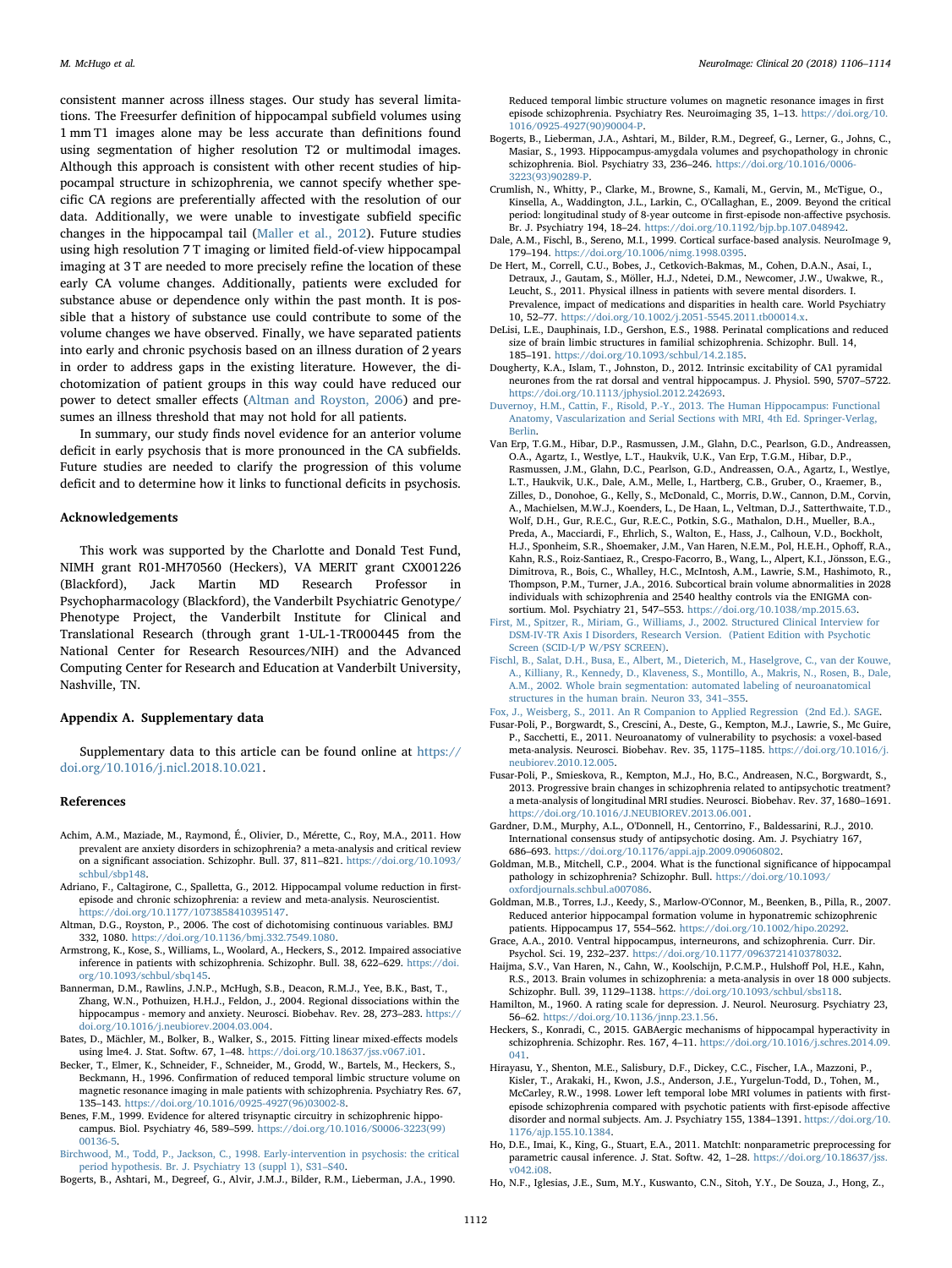Fischl, B., Roffman, J.L., Zhou, J., Sim, K., Holt, D.J., 2017a. Progression from selective to general involvement of hippocampal subfields in schizophrenia. Mol. Psychiatry 22, 142–152. <https://doi.org/10.1038/mp.2016.4>.

- <span id="page-7-22"></span>Ho, N.F., Holt, D.J., Cheung, M., Iglesias, J.E., Goh, A., Wang, M., Lim, J.K., De Souza, J., Poh, J.S., See, Y.M., Adcock, A.R., Wood, S.J., Chee, M.W., Lee, J., Zhou, J., 2017b. Progressive decline in hippocampal CA1 volume in individuals at ultra-high-risk for psychosis who do not remit: findings from the longitudinal youth at risk study. Neuropsychopharmacology 42, 1361–1370. [https://doi.org/10.1038/npp.2017.5.](https://doi.org/10.1038/npp.2017.5)
- <span id="page-7-20"></span>Iglesias, J.E., Augustinack, J.C., Nguyen, K., Player, C.M., Player, A., Wright, M., Roy, N., Frosch, M.P., McKee, A.C., Wald, L.L., Fischl, B., Van Leemput, K., 2015. A computational atlas of the hippocampal formation using ex vivo, ultra-high resolution MRI: application to adaptive segmentation of in vivo MRI. NeuroImage 115, 117–137. <https://doi.org/10.1016/j.neuroimage.2015.04.042>.
- <span id="page-7-14"></span>Kalmady, S.V., Shivakumar, V., Arasappa, R., Subramaniam, A., Gautham, S., Venkatasubramanian, G., Gangadhar, B.N., 2017. Clinical correlates of hippocampus volume and shape in antipsychotic-naïve schizophrenia. Psychiatry Res. Neuroimaging 263, 93–102. <https://doi.org/10.1016/j.pscychresns.2017.03.014>.
- <span id="page-7-25"></span>Kay, S.R., Fiszbein, A., Opler, L.A., 1987. The positive and negative syndrome scale (PANSS) for schizophrenia. Schizophr. Bull. 13, 261–276. [https://doi.org/10.1093/](https://doi.org/10.1093/schbul/13.2.261) [schbul/13.2.261](https://doi.org/10.1093/schbul/13.2.261).
- <span id="page-7-38"></span>Kheirbek, M.A., Drew, L.J., Burghardt, N.S., Costantini, D.O., Tannenholz, L., Fenton, A.A., Hen, R., 2013. Differential control of learning and anxiety along the dorsoventral axis of the dentate gyrus. Neuron 77, 955–968. [https://doi.org/10.1016/j.](https://doi.org/10.1016/j.neuron.2012.12.038) [neuron.2012.12.038](https://doi.org/10.1016/j.neuron.2012.12.038).
- <span id="page-7-44"></span>Konradi, C., Yang, C.K., Zimmerman, E.I., Lohmann, K.M., Gresch, P., Pantazopoulos, H., Berretta, S., Heckers, S., 2011. Hippocampal interneurons are abnormal in schizophrenia. Schizophr. Res. 131, 165–173. [https://doi.org/10.1016/j.schres.2011.06.](https://doi.org/10.1016/j.schres.2011.06.007) [007](https://doi.org/10.1016/j.schres.2011.06.007).
- <span id="page-7-28"></span>Lenth, R., 2018. Emmeans: Estimated Marginal Means, aka Least-Squares Means. WWW Document. [https://cran.r-project.org/package=emmeans.](https://cran.r-project.org/package=emmeans)
- <span id="page-7-6"></span>Lieberman, J., Chakos, M., Wu, H., Alvir, J., Hoffman, E., Robinson, D., Bilder, R., 2001. Longitudinal study of brain morphology in first episode schizophrenia. Biol. Psychiatry 49, 487–499. [https://doi.org/10.1016/S0006-3223\(01\)01067-8](https://doi.org/10.1016/S0006-3223(01)01067-8).
- <span id="page-7-23"></span>Lieberman, J.A., Girgis, R.R., Brucato, G., Moore, H., Provenzano, F., Kegeles, L., Javitt, D., Kantrowitz, J., Wall, M.M., Corcoran, C.M., Schobel, S.A., Small, S.A., 2018. Hippocampal dysfunction in the pathophysiology of schizophrenia: a selective review and hypothesis for early detection and intervention. Mol. Psychiatry. [https://doi.org/](https://doi.org/10.1038/mp.2017.249) [10.1038/mp.2017.249.](https://doi.org/10.1038/mp.2017.249)
- <span id="page-7-46"></span>Lisman, J.E., Grace, A.A., 2005. The hippocampal-VTA loop: controlling the entry of information into long-term memory. Neuron 46, 703–713. [https://doi.org/10.1016/](https://doi.org/10.1016/j.neuron.2005.05.002) [j.neuron.2005.05.002.](https://doi.org/10.1016/j.neuron.2005.05.002)
- <span id="page-7-37"></span>Mack, M.L., Love, B.C., Preston, A.R., 2016. Dynamic updating of hippocampal object representations reflects new conceptual knowledge. Proc. Natl. Acad. Sci. U. S. A. 113, 13203–13208. [https://doi.org/10.1073/pnas.1614048113.](https://doi.org/10.1073/pnas.1614048113)
- <span id="page-7-33"></span>Mack, M.L., Love, B.C., Preston, A.R., 2017. Building concepts one episode at a time: the hippocampus and concept formation. Neurosci. Lett. [https://doi.org/10.1016/j.](https://doi.org/10.1016/j.neulet.2017.07.061) [neulet.2017.07.061.](https://doi.org/10.1016/j.neulet.2017.07.061)
- <span id="page-7-12"></span>Maller, J.J., Daskalakis, Z.J., Thomson, R.H.S., Daigle, M., Barr, M.S., Fitzgerald, P.B., 2012. Hippocampal volumetrics in treatment-resistant depression and schizophrenia: the devil's in De-Tail. Hippocampus 22, 9–16. <https://doi.org/10.1002/hipo.20873>.
- <span id="page-7-32"></span>McGorry, P.D., Hartmann, J.A., Spooner, R., Nelson, B., 2018. Beyond the "at risk mental state" concept: transitioning to transdiagnostic psychiatry. World Psychiatry 17, 133–142. [https://doi.org/10.1002/wps.20514.](https://doi.org/10.1002/wps.20514)
- <span id="page-7-27"></span>Mueller, S.G., Yushkevich, P.A., Das, S., Wang, L., Van Leemput, K., Iglesias, J.E., Alpert, K., Mezher, A., Ng, P., Paz, K., Weiner, M.W., 2018. Systematic comparison of different techniques to measure hippocampal subfield volumes in ADNI2. NeuroImage Clin. 17, 1006–1018. <https://doi.org/10.1016/j.nicl.2017.12.036>.
- <span id="page-7-30"></span>Narr, K.L., Thompson, P.M., Szeszko, P., Robinson, D., Jang, S., Woods, R.P., Kim, S., Hayashi, K.M., Asunction, D., Toga, A.W., Bilder, R.M., 2004. Regional specificity of hippocampal volume reductions in first-episode schizophrenia. NeuroImage 21, 1563–1575. [https://doi.org/10.1016/j.neuroimage.2003.11.011.](https://doi.org/10.1016/j.neuroimage.2003.11.011)
- <span id="page-7-1"></span>Olabi, B., Ellison-Wright, I., McIntosh, A.M., Wood, S.J., Bullmore, E., Lawrie, S.M., 2011. Are there progressive brain changes in schizophrenia? a meta-analysis of structural magnetic resonance imaging studies. Biol. Psychiatry 70, 88–96. [https://doi.org/10.](https://doi.org/10.1016/j.biopsych.2011.01.032) [1016/j.biopsych.2011.01.032](https://doi.org/10.1016/j.biopsych.2011.01.032).
- <span id="page-7-0"></span>Olfson, M., Gerhard, T., Huang, C., Crystal, S., Stroup, T.S., 2015. Premature mortality among adults with schizophrenia in the United States. JAMA Psychiatry 72, 1172. [https://doi.org/10.1001/jamapsychiatry.2015.1737.](https://doi.org/10.1001/jamapsychiatry.2015.1737)
- <span id="page-7-36"></span>Öngür, D., Cullen, T.J., Wolf, D.H., Rohan, M., Barreira, P., Zalesak, M., Heckers, S., 2006. The neural basis of relational memory deficits in schizophrenia. Arch. Gen. Psychiatry 63, 356. <https://doi.org/10.1001/archpsyc.63.4.356>.
- <span id="page-7-21"></span>Ota, M., Sato, N., Hidese, S., Teraishi, T., Maikusa, N., Matsuda, H., Hattori, K., Kunugi, H., 2017. Structural differences in hippocampal subfields among schizophrenia patients, major depressive disorder patients, and healthy subjects. Psychiatry Res. Neuroimaging 259, 54–59. <https://doi.org/10.1016/j.pscychresns.2016.11.002>.
- <span id="page-7-40"></span>Pandis, C., Sotiriou, E., Kouvaras, E., Asprodini, E., Papatheodoropoulos, C., Angelatou, F., 2006. Differential expression of NMDA and AMPA receptor subunits in rat dorsal and ventral hippocampus. Neuroscience 140, 163–175. [https://doi.org/10.1016/J.](https://doi.org/10.1016/J.NEUROSCIENCE.2006.02.003) [NEUROSCIENCE.2006.02.003](https://doi.org/10.1016/J.NEUROSCIENCE.2006.02.003).
- <span id="page-7-43"></span>[Papatheodoropoulos, C., 2018. Electrophysiological evidence for long-axis intrinsic di](http://refhub.elsevier.com/S2213-1582(18)30331-0/rf0275)versifi[cation of the hippocampus. Front. Biosci. \(Landmark Ed.\) 23, 109](http://refhub.elsevier.com/S2213-1582(18)30331-0/rf0275)–145.
- <span id="page-7-9"></span>Pegues, M.P., Rogers, L.J., Amend, D., Vinogradov, S., Deicken, R.F., 2003. Anterior hippocampal volume reduction in male patients with schizophrenia. Schizophr. Res. 60, 105–115. [https://doi.org/10.1016/S0920-9964\(02\)00288-8.](https://doi.org/10.1016/S0920-9964(02)00288-8)
- <span id="page-7-39"></span>Persson, A., Sim, S.C., Virding, S., Onishchenko, N., Schulte, G., Ingelman-Sundberg, M., 2014. Decreased hippocampal volume and increased anxiety in a transgenic mouse

model expressing the human CYP2C19 gene. Mol. Psychiatry. [https://doi.org/10.](https://doi.org/10.1038/mp.2013.89) [1038/mp.2013.89](https://doi.org/10.1038/mp.2013.89).

- <span id="page-7-5"></span>Poppenk, J., Evensmoen, H.R., Moscovitch, M., Nadel, L., 2013. Long-axis specialization of the human hippocampus. Trends Cogn. Sci. 17, 230–240. [https://doi.org/10.](https://doi.org/10.1016/j.tics.2013.03.005) [1016/j.tics.2013.03.005.](https://doi.org/10.1016/j.tics.2013.03.005)
- <span id="page-7-29"></span>Ragland, J.D., Layher, E., Hannula, D.E., Niendam, T.A., Lesh, T.A., Solomon, M., Carter, C.S., Ranganath, C., 2017. Impact of schizophrenia on anterior and posterior hippocampus during memory for complex scenes. NeuroImage Clin. 13, 82–88. [https://](https://doi.org/10.1016/j.nicl.2016.11.017) [doi.org/10.1016/j.nicl.2016.11.017.](https://doi.org/10.1016/j.nicl.2016.11.017)
- <span id="page-7-7"></span>Rajarethinam, R., DeQuardo, J.R., Miedler, J., Arndt, S., Kirbat, R.A., Brunberg, J., Tandon, R., 2001. Hippocampus and amygdala in schizophrenia: assessment of the relationship of neuroanatomy to psychopathology. Psychiatry Res. Neuroimaging 108, 79–87. [https://doi.org/10.1016/S0925-4927\(01\)00120-2](https://doi.org/10.1016/S0925-4927(01)00120-2).
- <span id="page-7-13"></span>Rametti, G., Segarra, N., Junqué, C., Bargalló, N., Caldú, X., Ibarretxe, N., Bernardo, M., 2007. Left posterior hippocampal density reduction using VBM and stereological MRI procedures in schizophrenia. Schizophr. Res. 96, 62–71. [https://doi.org/10.1016/j.](https://doi.org/10.1016/j.schres.2007.04.034) [schres.2007.04.034.](https://doi.org/10.1016/j.schres.2007.04.034)
- <span id="page-7-3"></span>Rosene, D.L., Van Hoesen, G.W., 1987. The hippocampal formation of the primate brain. In: Cerebral Cortex. Springer, Boston, MA, pp. 345–456. [https://doi.org/10.1007/](https://doi.org/10.1007/978-1-4615-6616-8_9) [978-1-4615-6616-8\\_9](https://doi.org/10.1007/978-1-4615-6616-8_9).
- <span id="page-7-41"></span>Sarantis, K., Sotiriou, E., Papatheodoropoulos, C., Matsokis, N., Angelatou, F., 2008. Differential pharmacological properties of GABAA/benzodiazepine receptor complex in dorsal compared to ventral rat hippocampus. Neurochem. Int. 52, 1019–1029. [https://doi.org/10.1016/j.neuint.2007.10.016.](https://doi.org/10.1016/j.neuint.2007.10.016)
- <span id="page-7-17"></span>Satterthwaite, T.D., Wolf, D.H., Calkins, M.E., Vandekar, S.N., Erus, G., Ruparel, K., Roalf, D.R., Linn, K.A., Elliott, M.A., Moore, T.M., Hakonarson, H., Shinohara, R.T., Davatzikos, C., Gur, R.C., Gur, R.E., 2016. Structural brain abnormalities in youth with psychosis spectrum symptoms. JAMA Psychiatry 73, 515–524. [https://doi.org/](https://doi.org/10.1001/jamapsychiatry.2015.3463) [10.1001/jamapsychiatry.2015.3463](https://doi.org/10.1001/jamapsychiatry.2015.3463).
- <span id="page-7-10"></span>Schobel, S.A., Kelly, M.A., Corcoran, C.M., Van Heertum, K., Seckinger, R., Goetz, R., Harkavy-Friedman, J., Malaspina, D., 2009. Anterior hippocampal and orbitofrontal cortical structural brain abnormalities in association with cognitive deficits in schizophrenia. Schizophr. Res. 114, 110–118. [https://doi.org/10.1016/j.schres.2009.07.](https://doi.org/10.1016/j.schres.2009.07.016) [016](https://doi.org/10.1016/j.schres.2009.07.016).
- <span id="page-7-31"></span>Schobel, S.A., Chaudhury, N.H., Khan, U.A., Paniagua, B., Styner, M.A., Asllani, I., Inbar, B.P., Corcoran, C.M., Lieberman, J.A., Moore, H., Small, S.A., 2013. Imaging patients with psychosis and a mouse model establishes a spreading pattern of hippocampal dysfunction and implicates glutamate as a driver. Neuron 78, 81–93. [https://doi.org/](https://doi.org/10.1016/j.neuron.2013.02.011) [10.1016/j.neuron.2013.02.011](https://doi.org/10.1016/j.neuron.2013.02.011).
- <span id="page-7-45"></span>Skene, N.G., Bryois, J., Bakken, T.E., Breen, G., Crowley, J.J., Gaspar, H.A., Giusti-Rodriguez, P., Hodge, R.D., Miller, J.A., Muñoz-Manchado, A.B., O'Donovan, M.C., Owen, M.J., Pardiñas, A.F., Ryge, J., Walters, J.T.R., Linnarsson, S., Lein, E.S., Sullivan, P.F., Hjerling-Leffler, J., 2018. Genetic identification of brain cell types underlying schizophrenia. Nat. Genet. 50, 825–833. [https://doi.org/10.1038/](https://doi.org/10.1038/s41588-018-0129-5) [s41588-018-0129-5.](https://doi.org/10.1038/s41588-018-0129-5)
- <span id="page-7-42"></span>Sotiriou, E., Papatheodoropoulos, C., Angelatou, F., 2005. Differential expression of γaminobutyric acid-A receptor subunits in rat dorsal and ventral hippocampus. J.
- <span id="page-7-19"></span>Neurosci. Res. 82, 690–700. <https://doi.org/10.1002/jnr.20670>. Strange, B.A., Witter, M.P., Lein, E.S., Moser, E.I., 2014. Functional organization of the hippocampal longitudinal axis. Nat. Rev. Neurosci. 15, 655–669. [https://doi.org/10.](https://doi.org/10.1038/nrn3785) [1038/nrn3785](https://doi.org/10.1038/nrn3785).
- <span id="page-7-15"></span>Szeszko, P.R., Goldberg, E., Gunduz-Bruce, H., Ashtari, M., Robinson, D., Malhotra, A.K., Lencz, T., Bates, J., Crandall, D.T., Kane, J.M., Bilder, R.M., 2003. Smaller anterior hippocampal formation volume in antipsychotic-naive patients with first-episode schizophrenia. Am. J. Psychiatry 160, 2190–2197. [https://doi.org/10.1176/appi.ajp.](https://doi.org/10.1176/appi.ajp.160.12.2190) [160.12.2190](https://doi.org/10.1176/appi.ajp.160.12.2190).
- <span id="page-7-24"></span>Tamminga, C.A., Stan, A.D., Wagner, A.D., 2010. The hippocampal formation in schizophrenia. Am. J. Psychiatry 167, 1178–1193. [https://doi.org/10.1176/appi.ajp.2010.](https://doi.org/10.1176/appi.ajp.2010.09081187) [09081187](https://doi.org/10.1176/appi.ajp.2010.09081187).
- <span id="page-7-11"></span>Thoma, R.J., Monnig, M., Hanlon, F.M., Miller, G.A., Petropoulos, H., Mayer, A.R., Yeo, R., Euler, M., Lysne, P., Moses, S.N., Cañive, J.M., 2009. Hippocampus volume and episodic memory in schizophrenia. J. Int. Neuropsychol. Soc. 15, 182–195. [https://](https://doi.org/10.1017/S1355617709090225) [doi.org/10.1017/S1355617709090225.](https://doi.org/10.1017/S1355617709090225)
- <span id="page-7-35"></span>Titone, D., Ditman, T., Holzman, P.S., Eichenbaum, H., Levy, D.L., 2004. Transitive inference in schizophrenia: impairments in relational memory organization. Schizophr. Res. 68, 235–247. [https://doi.org/10.1016/S0920-9964\(03\)00152-X.](https://doi.org/10.1016/S0920-9964(03)00152-X)
- <span id="page-7-2"></span>Velakoulis, D., Wood, S.J., Wong, M.T.H., McGorry, P.D., Yung, A., Phillips, L., Smith, D., Brewer, W., Proffitt, T., Desmond, P., Pantelis, C., 2006. Hippocampal and amygdala volumes according to psychosis stage and diagnosis. Arch. Gen. Psychiatry 63, 139. <https://doi.org/10.1001/archpsyc.63.2.139>.
- <span id="page-7-18"></span>Voevodskaya, O., 2014. The effects of intracranial volume adjustment approaches on multiple regional MRI volumes in healthy aging and Alzheimer's disease. Front. Aging Neurosci. 6, 1–14. <https://doi.org/10.3389/fnagi.2014.00264>. [Wechsler, D., 2001. Wechsler Test of Adult Reading.](http://refhub.elsevier.com/S2213-1582(18)30331-0/rf0380)
- <span id="page-7-26"></span><span id="page-7-8"></span>Weinberger, D.R., Berman, K.F., Suddath, R., Torrey, E.F., 1992. Evidence of dysfunction of a prefrontal-limbic network in schizophrenia: a magnetic resonance imaging and regional cerebral blood flow study of discordant monozygotic twins. Am. J. Psychiatry 149, 890–897. <https://doi.org/10.1176/ajp.149.7.890>.
- <span id="page-7-4"></span>Weiss, A.P., Dewitt, I., Goff, D., Ditman, T., Heckers, S., 2005. Anterior and posterior hippocampal volumes in schizophrenia. Schizophr. Res. 73, 103–112. [https://doi.](https://doi.org/10.1016/j.schres.2004.05.018) [org/10.1016/j.schres.2004.05.018](https://doi.org/10.1016/j.schres.2004.05.018).
- <span id="page-7-34"></span>Williams, L.E., Must, A., Avery, S., Woolard, A., Woodward, N.D., Cohen, N.J., Heckers, S., 2010. Eye-movement behavior reveals relational memory impairment in schizophrenia. Biol. Psychiatry 68, 617–624. [https://doi.org/10.1016/j.biopsych.2010.05.](https://doi.org/10.1016/j.biopsych.2010.05.035) [035](https://doi.org/10.1016/j.biopsych.2010.05.035).
- <span id="page-7-16"></span>Williams, L.E., Avery, S.N., Woolard, A.A., Heckers, S., 2012. Intact relational memory